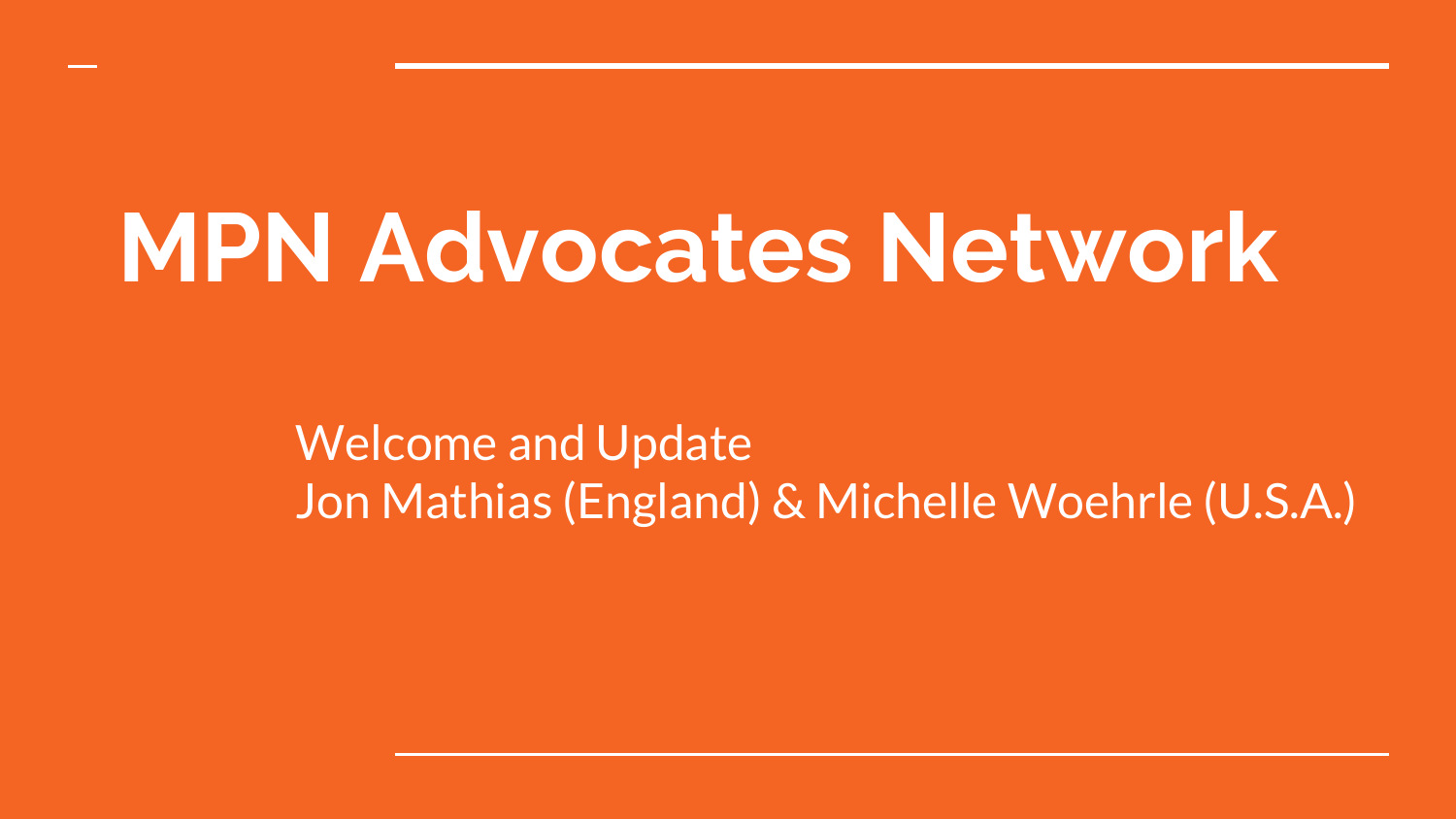## **Thank you to sponsors of MPNAN!**



### U NOVARTIS



#### AOP Orphan

#### Novartis

#### Sierra Oncology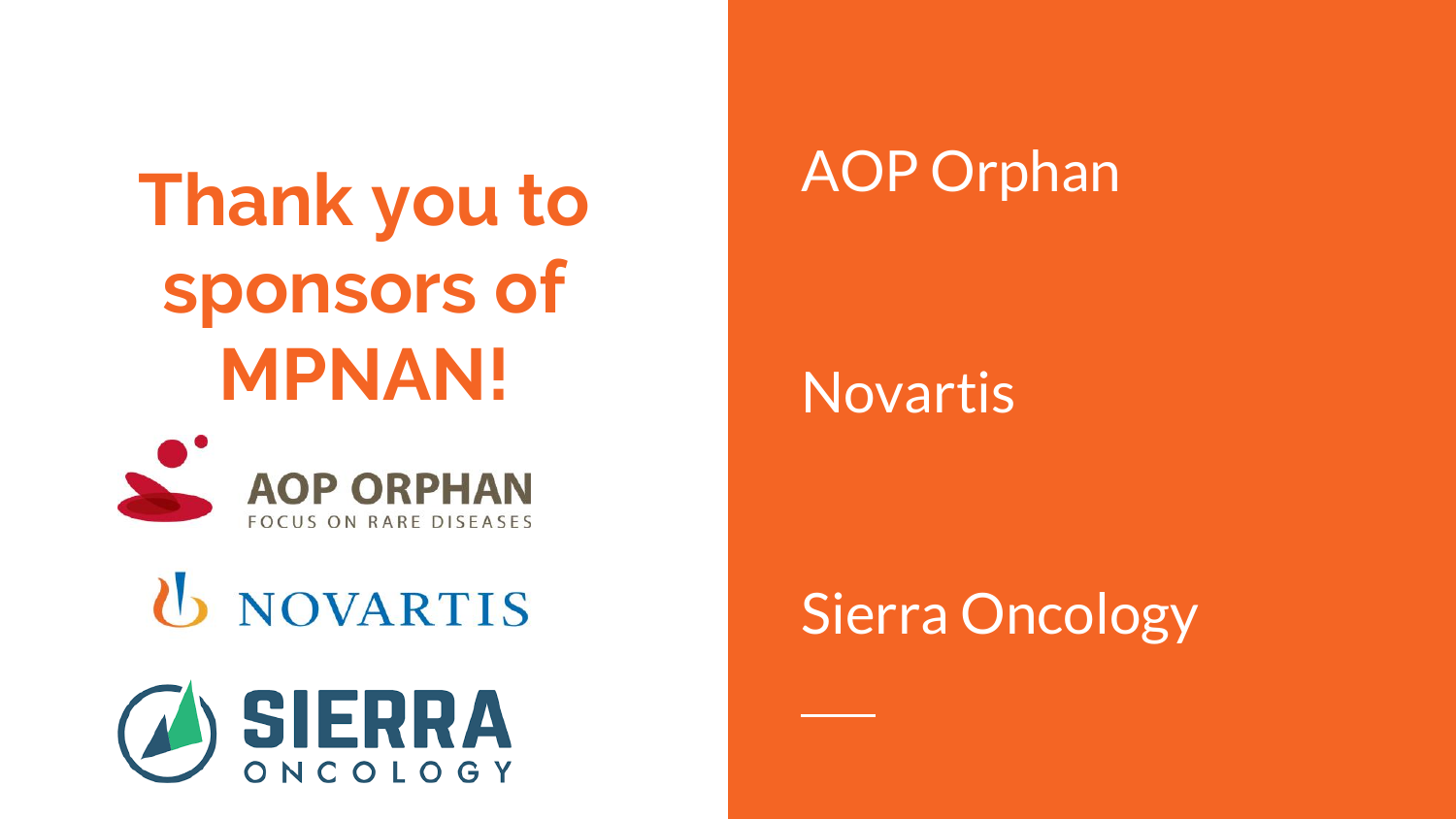# **MISSION:** The mission of the MPN Advocates Network is to

enhance the ability of patient advocacy organizations to improve patient care and quality of life globally for those who have been diagnosed with a myeloproliferative neoplasm. This includes polycythemia vera, essential thrombocythemia, myelofibrosis or other rare MPNs.

**Vision:** A world in which there is an effective and sustainable MPN patient community in every country, ensuring that the best quality of life and therapies are accessible to all patients, wherever they are in the world.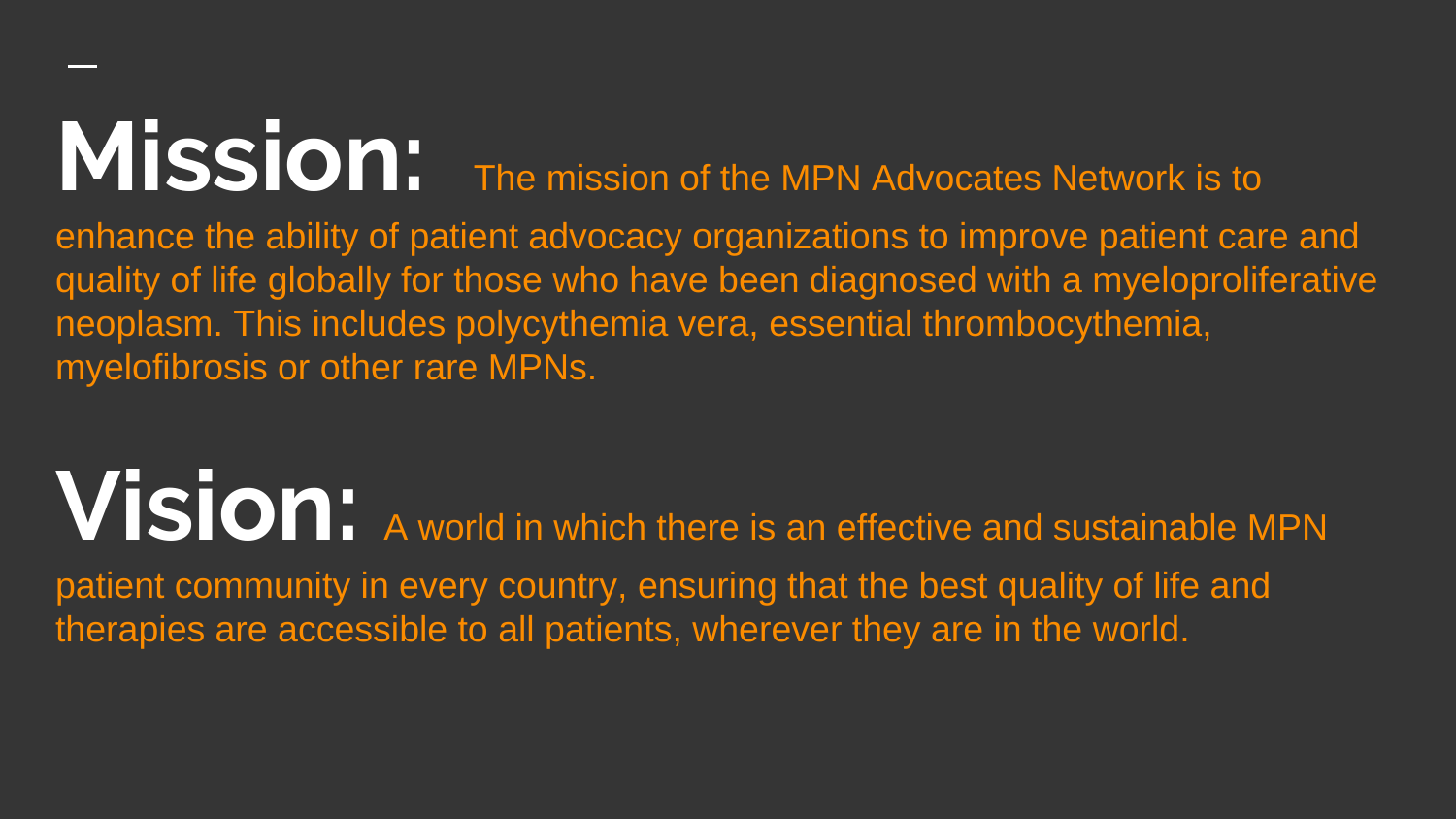## **Current Steering Committee**

We recognize Robi Zelig and Peter Loeffelhardt!

**Chairperson**: Michelle Woehrle, USA **Secretary:** Lexi Moore, USA **Treasurer**: Werner Zinkand, Germany **Committee Members:** Cheryl Petruk, Canada Felice Bombaci, Italy Giora Sharf, LePaf Representative, Israel Jon Mathias, London UK Mirjana Babamova, Macedonia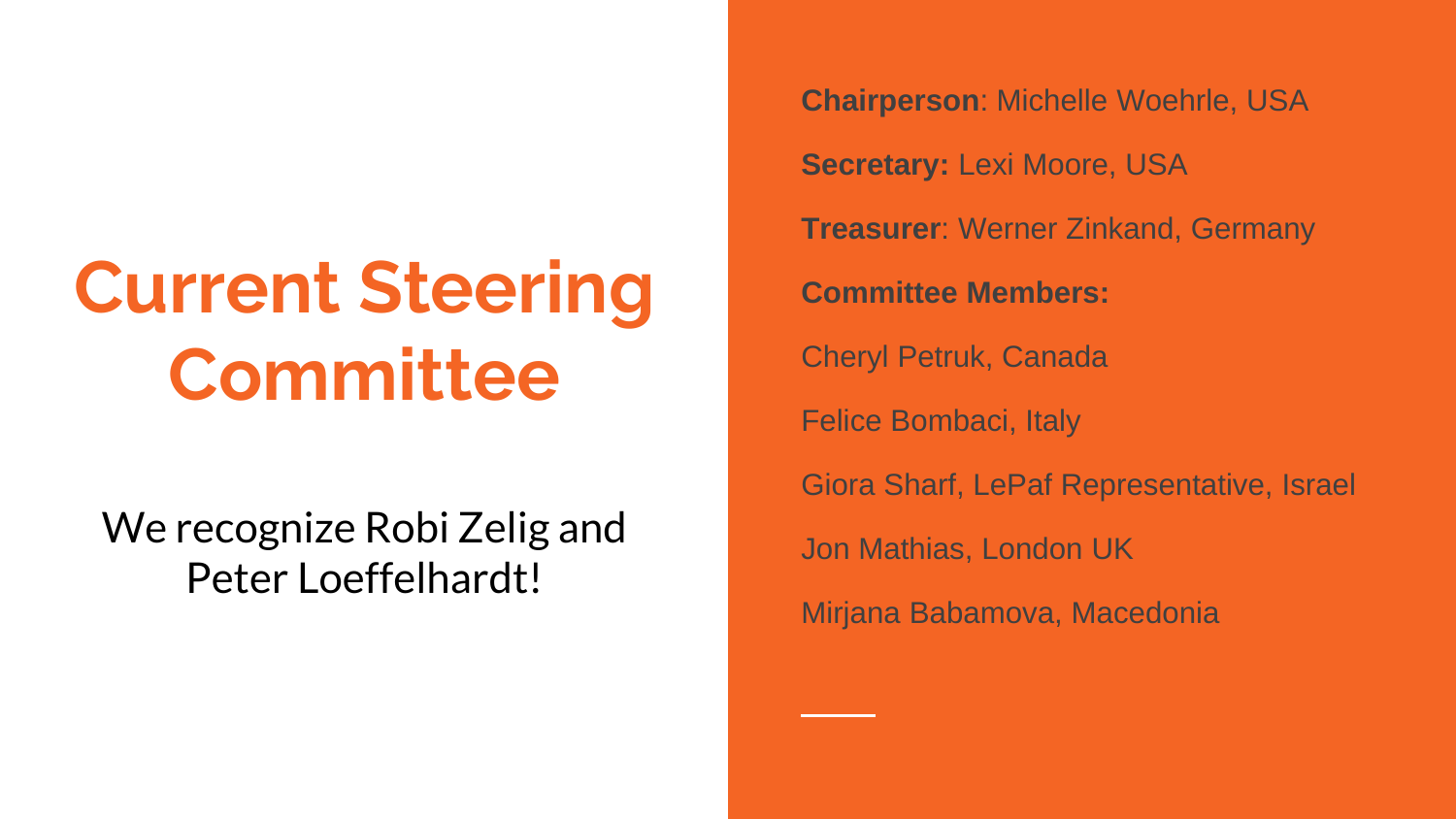# **Objectives of MPNAN:**

- Share best practice of support and advocacy activities between all patient groups
- Share available information on all current treatments, technologies and research results.
- Encourage cooperation between advocates, researchers, clinicians and health care organizations, industry and all stakeholders.
- Create useful resources for MPN Advocates at various stages of development, from emerging to mature.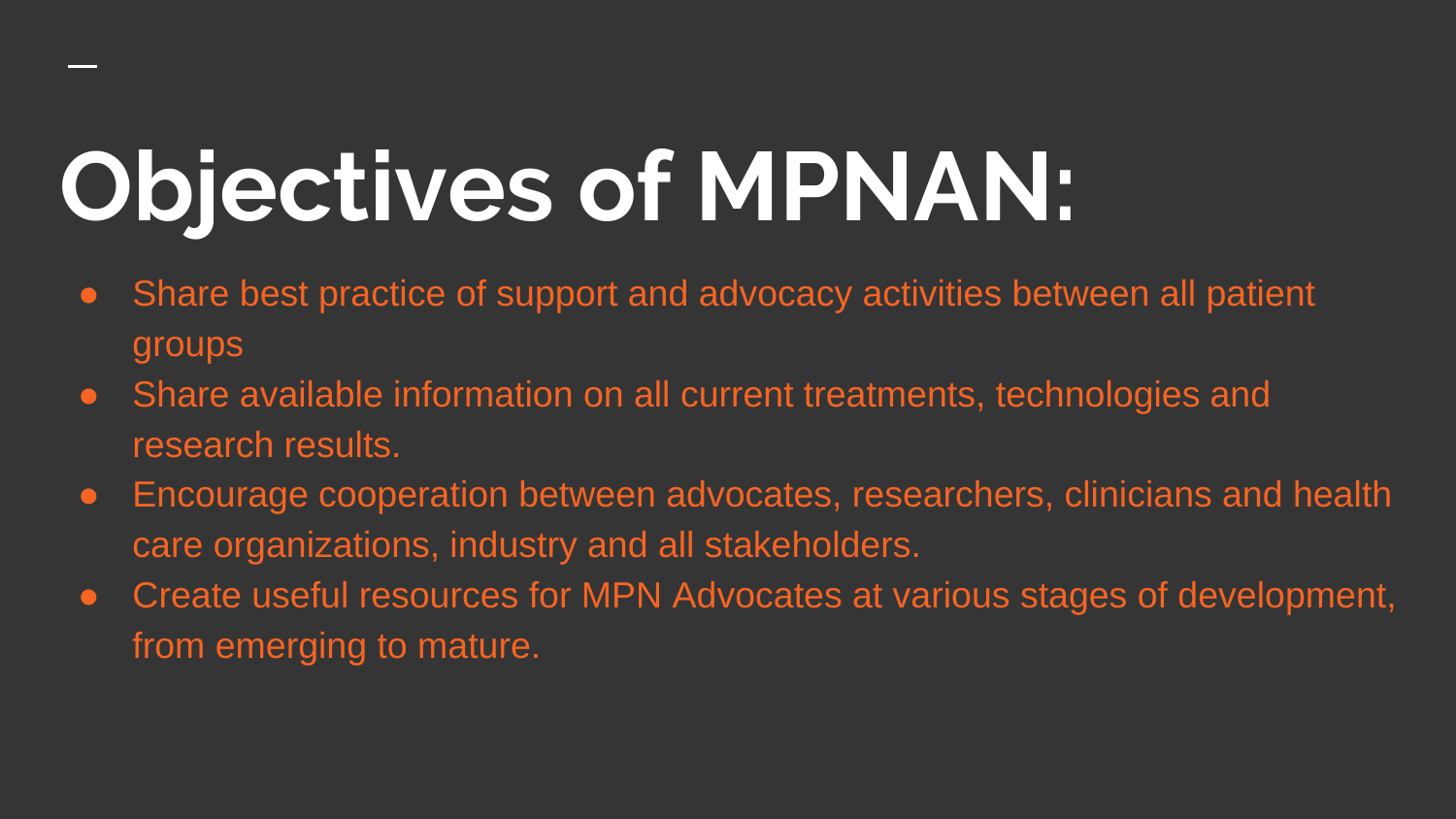### **Goals for 2020**

Decided on pre -pandemic

- Enhance communication
- Grow membership
- Improve productivity and sustainability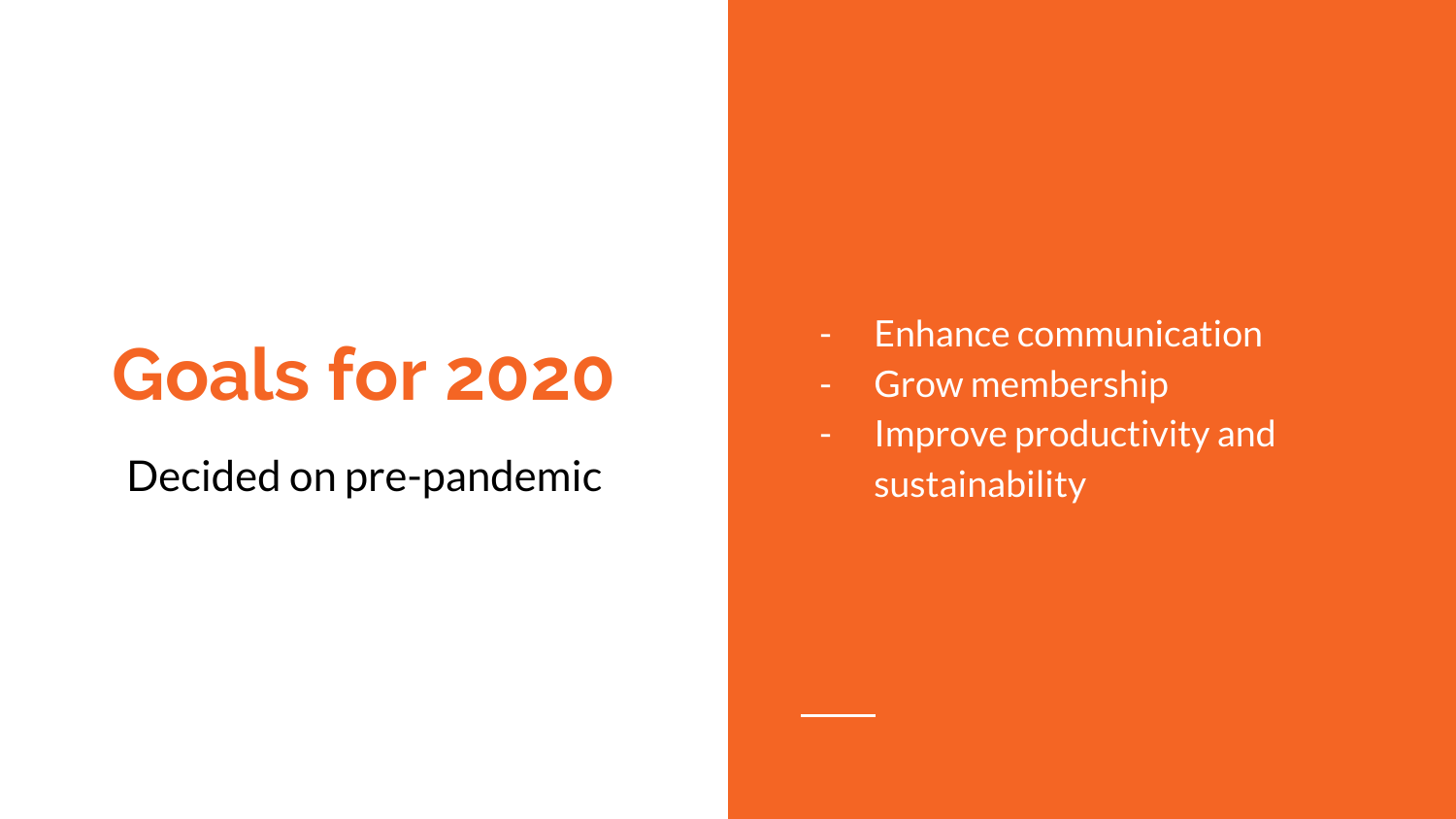### **Progress on Goals for 2020**

- Hired our first Program Manager, Natasa Hace!
- Experienced professional in advocacy settings in cancer in Europe
- Set to expand the Steering **Committee**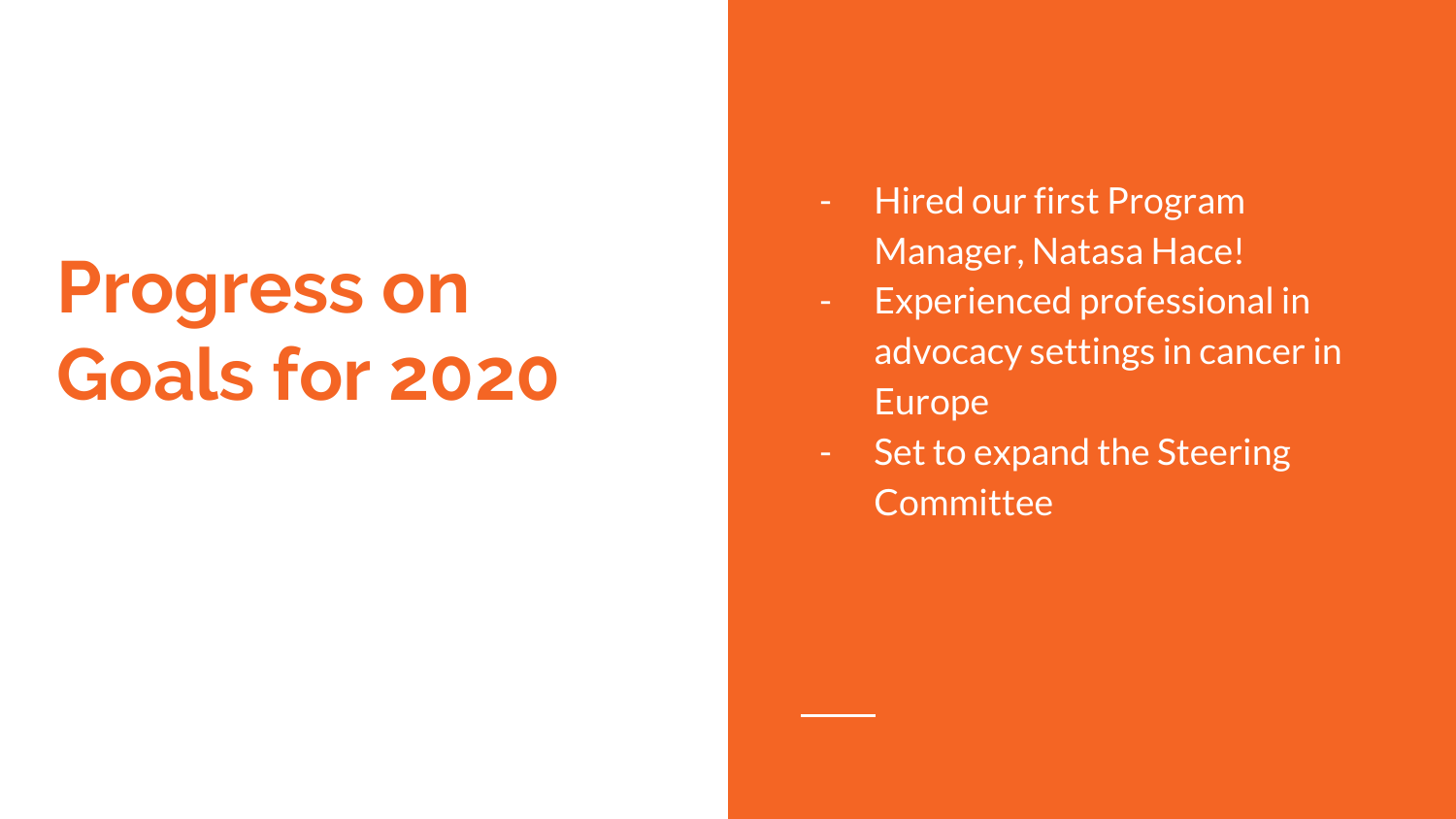#### **Expanding the Steering Committee**

- ➔ **This summer we accepted the retirement of two stalwart members in Peter Loeffelhardt and Robi Zelig**
- ➔ **Desire to target new recruits from countries / continents not already represented**
- ➔ **Call for applications went out last month; you will hear from 3 nominees today and members will later be sent their individual applications to review**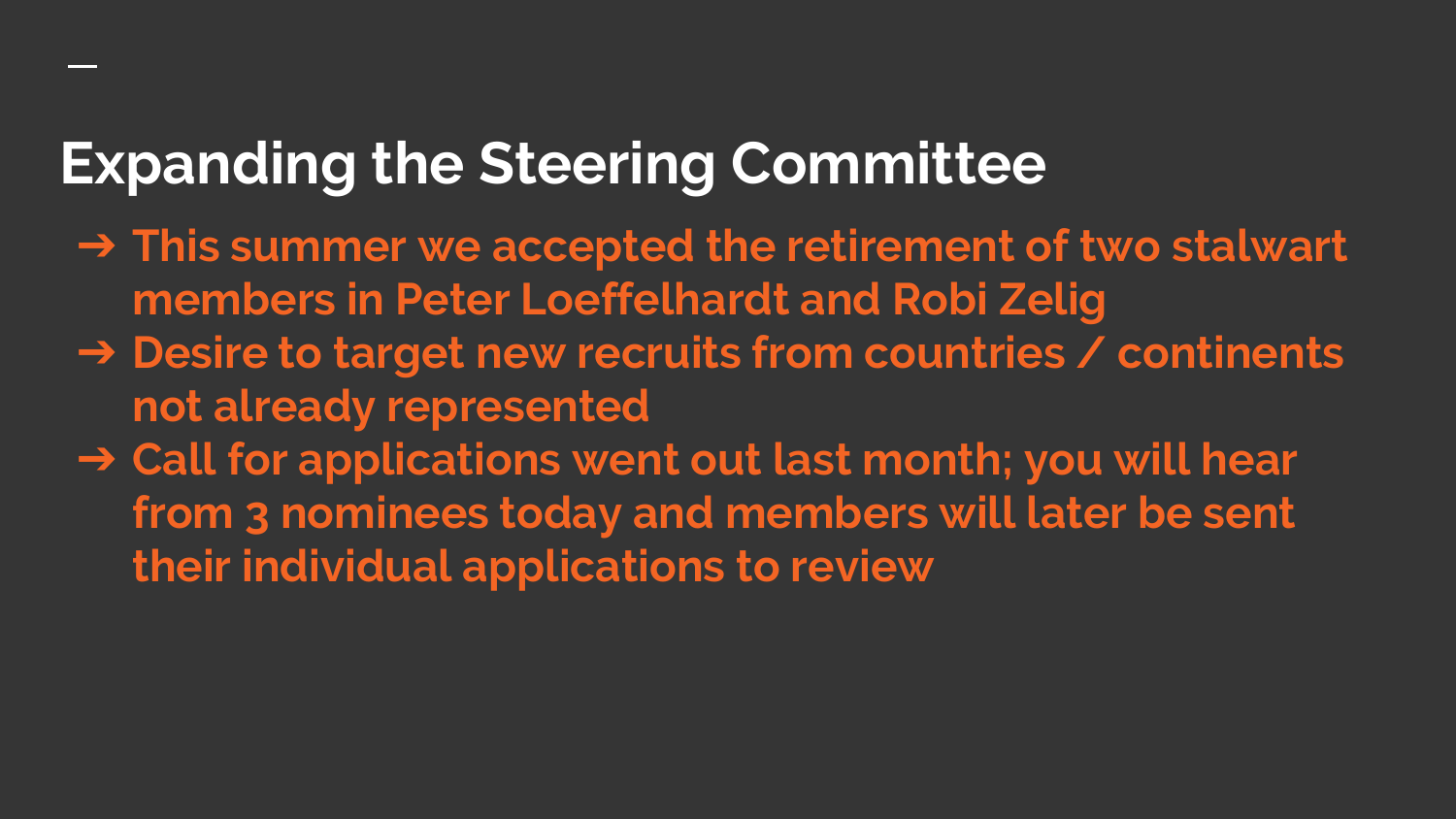#### **MPN Horizons: What to expect**

- Two half day conferences
- First half are medical presentations
- Second half are patient advocacy sessions
- Q&A follows each segment
- Please feel free to use the Facebook group to discuss what you learn!

Registration for second session (January 24, 2021) coming soon

Where to reach us: [info@mpn-advocates.net](mailto:info@mpn-advocates.net)